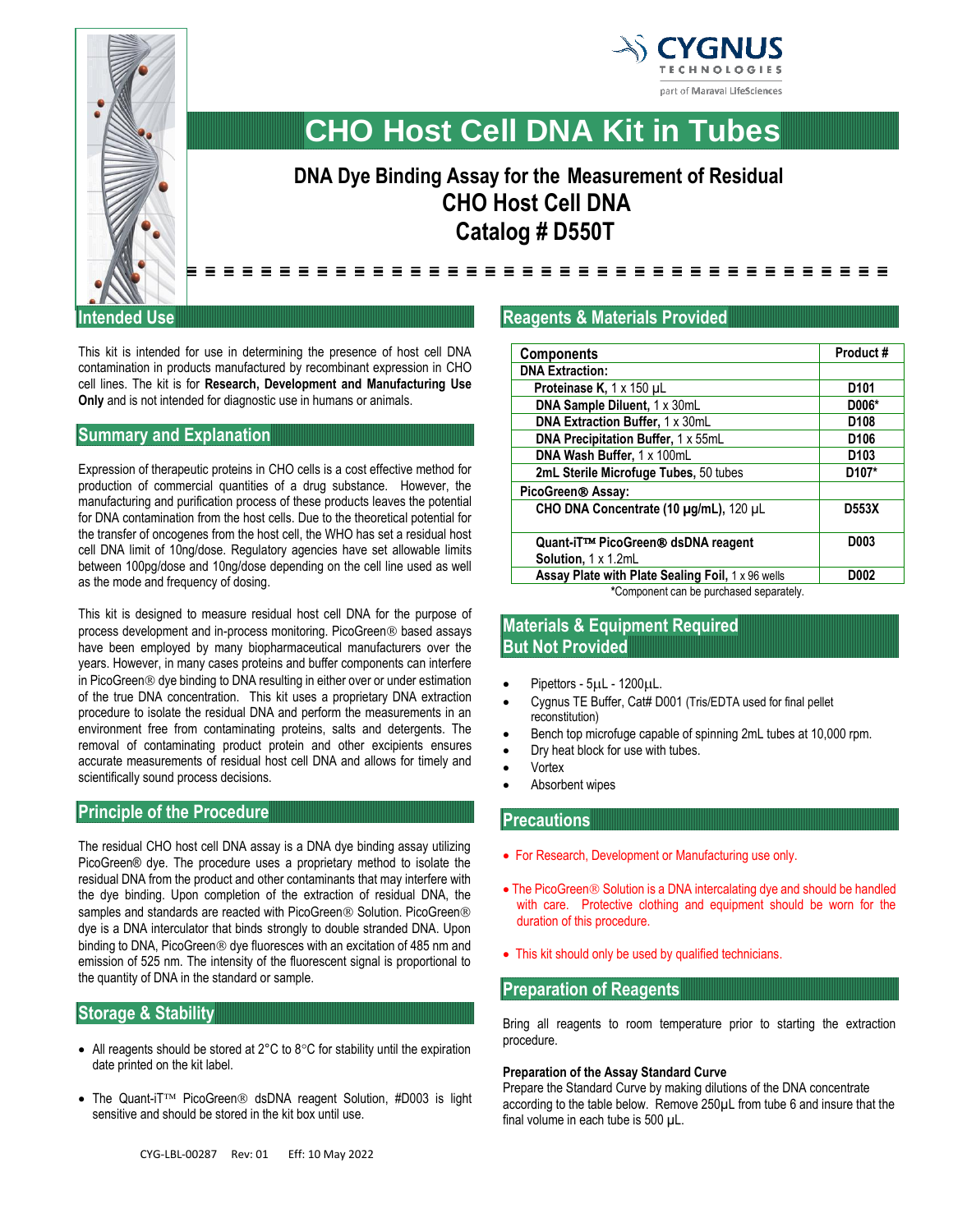| Tube # | <b>CHO DNA</b>   | Sample<br><b>Diluent</b> | Final<br>Concentration |
|--------|------------------|--------------------------|------------------------|
| N/A    | Stock            | N/A                      | $10\mu g/1mL$          |
| 1      | 15µL of Stock    | 735µL                    | 200ng/mL               |
| 2      | 250 µL of Tube 1 | $500\mu L$               | 67ng/mL                |
| 3      | 250 µL of Tube 2 | $500\mu L$               | 22ng/mL                |
| 4      | 250 µL of Tube 3 | 500µL                    | $7.4$ ng/mL            |
| 5      | 250 µL of Tube 4 | $500\mu L$               | 2.5 <sub>ng</sub> /mL  |
| 6      | 250 µL of Tube 5 | $500\mu L$               | $0.82$ ng/mL           |
| 7      | 0uL              | 500uL                    | 0ng/mL                 |

#### **Procedural Notes**

1. Protein in the sample is a known interference factor in DNA extraction methods. Use of the proprietary Cygnus Sample Diluent (Cat# D006) will generally allow for acceptable DNA recovery in up to 20mg/mL of protein. If DNA detection limits allow samples to be diluted to 1mg/mL or less of total protein, Cygnus TE Buffer, Cat# D001 or a standard TE buffer may be used for dilution.

2. The PicoGreen® Solution will bind to all double stranded DNA. It is important to keep the working area clean to avoid contamination by DNA in the environment. Thoroughly clean pipettes and the immediate working area prior to initiating the procedure. Remove anything from the area that is not required for the procedure.

3. The proteinase K digestion should be carried out at 60°C for most therapeutic proteins. Monoclonal antibodies generally perform well at 60°C. However, each laboratory may need to determine the optimum temperature for non-IgG drug products. Do not exceed 60°C as this may cause the protein to precipitate from solution.

4. The standards should not be Proteinase K digested or subjected to the heat treatment step. Start the standards extraction at the addition of the Extraction Buffer. (See Step 6 of the Assay Protocol.)

5. Always make sure the centrifuge is balanced to ensure proper assay performance. An improperly balanced centrifuge can result in loose pellets, which can adversely affect recovery and assay precision.

#### **Limitations**

Two DNA Extraction kits and protocols are available. The DNA Extraction in this kit is performed in 2mL microfuge tubes. If you have the ability to spin deep well plates at 3,200 x q and would prefer to perform the extraction in a plate please order Cygnus Catalog #D550W, CHO Host Cell DNA Kit in a 96 Well Plate.

#### **Quality Control**

- Precision on triplicate samples should yield average % coefficients of variation of less than 15% for samples in the range of 500pg/mL to 150ng/mL. CVs for samples above or below this range may be greater than 15%.
- It is recommended that each laboratory assay appropriate quality control samples in each run to insure that all reagents and procedures are correct.

## **Reagent Preparation Prior to Assay**

#### 1. **Preparation of Proteinase K reagent:**

• Proteinase K must be diluted fresh for each assay run.

• Prepare only the amount of 1:10 diluted Proteinase K required for that run. For example, if the assay requires 25 tubes, add 75uL of Proteinase K to 675 µL of TE Buffer, Cat# D001 or other qualified TE buffer.

#### 2. **Preparation of PicoGreen Solution:**

- PicoGreen<sup>®</sup> Solution must be diluted fresh before each assay run.
- Prepare only the amount of 1:25 diluted PicoGreen  $\circledR$  required for that run. For example, if the assay requires 25 tubes, add  $600\mu L$  of PicoGreen<sup>®</sup> to 14.4 mL of prewarmed to 37°C, TE Buffer Cat# D001 or other qualified TE buffer.
- Mix by gently vortexing for 5 seconds.

#### **Assay Protocol**

- **1. Dilute all test samples to DNA concentrations within the analytical range of the assay and to < 20mg/mL total protein using Sample Diluent (Cat# D006). All samples should be diluted at least 1:2.**
- **2. Prepare 500µL of each sample and control in 2mL microfuge tube.**
- **3. Add 25µL of diluted Proteinase K to each tube.**
- **4. Incubate the samples and controls at 60°C for 30 minutes in a dry heat block.**
- **5. Centrifuge the tubes for 1 minute a 10,000 rpms to recover any condensation on the caps.**
- **6. Prepare 500µL of each Standard in the 2 mL microfuge tubes during the sample incubation.**
- **7. Add 500µL of Extraction Buffer to standards, controls and samples. Vortex each tube for 5 seconds.**
- **8. Add 1mL of Precipitation Buffer to each tube. Vortex for 5 seconds. Incubate on the benchtop for 5 minutes.**
- **9. Centrifuge the tubes at 10,000rpm for 10 minutes.**
- **10. Decant the supernatant and invert the tubes for 2-3 minutes on a lint free wipe. Tap the tubes on lint free wipes until free of all visible liquid.**
- **11. Add 1.5mL of DNA Wash Buffer to each tube. Vortex for 5 seconds (the pellet may stay attached to the side of the tube). Incubate on the benchtop for 20 minutes.**
- **12. Centrifuge at 10,000rpm for 5 minutes.**
- **13. Decant the supernatant and invert the tubes for 2-3 minutes on a lint free wipe. Tap the tubes on lint free wipes until free of visible liquid.**
- **14. Resuspend the pellets in 500µL of pre-diluted and pre-warmed PicoGreen reagent.**
- **15. Vortex each tube for 5 seconds and incubate on the benchtop for 5 minutes.**
- **16. Remove 240µL from each tube and pipet into the Assay Plate, Cat#D002. Seal the plate with the foil provided and incubate for 5 minutes on the benchtop at room temperature.**
- **17. Read the plate at Ex: 485nm, Em: 525nm, Cutoff: 515nm.**

#### **Calculation of Results**

The D553X CHO DNA concentrate may be used to construct a standard curve with values reported in ng/mL host cell DNA. This data reduction may be performed through computer methods using curve-fitting routines such as point-to-point, cubic spline, and 4 or 5 parameter logistic fit. **Do not use linear regression analysis to interpolate values for samples as this may lead to significant inaccuracies!**